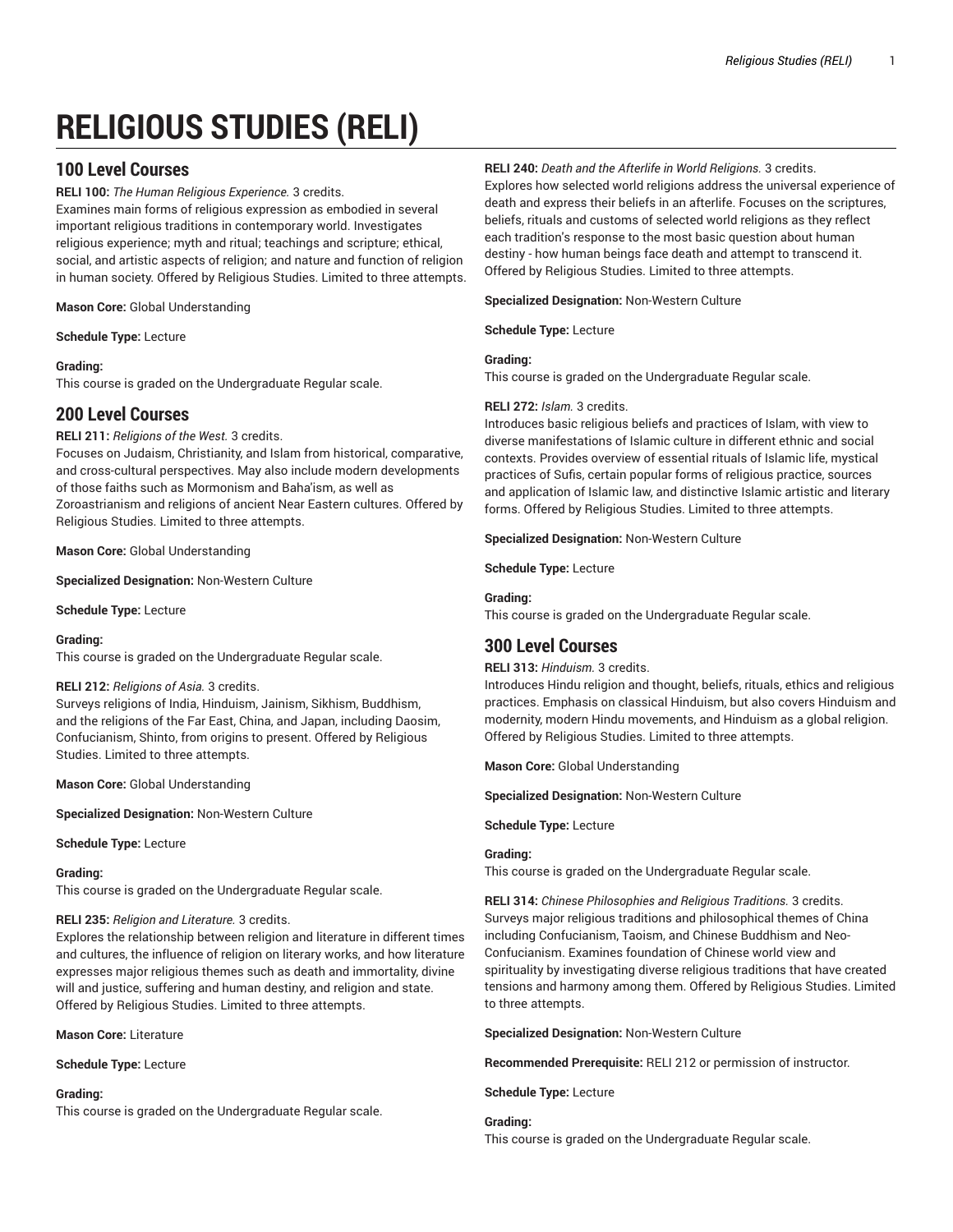# **RELI 315:** *Buddhism.* 3 credits.

Surveys Buddhist religious traditions. Includes historical development of Buddhism in India, China, and Japan, examining both Theravada and Mahayana traditions; philosophical and religious significance of Buddhism; and social and political implications of Buddhist traditions in South Asian and East Asian countries. Offered by Religious Studies. Limited to three attempts.

#### **Mason Core:** Global Understanding

**Specialized Designation:** Non-Western Culture

**Schedule Type:** Lecture

#### **Grading:**

This course is graded on the Undergraduate Regular scale.

#### **RELI 316:** *Modern Christian Thought.* 3 credits.

Examines influential Christian thinkers and Christian intellectual trends of the modern period, from the Enlightenment through the present. Offered by Religious Studies. Limited to three attempts.

#### **Schedule Type:** Lecture

#### **Grading:**

This course is graded on the Undergraduate Regular scale.

# **RELI 317:** *Daoism.* 3 credits.

Explores philosophical ideas, spiritual orientation, religious practice, and social and political values in Daoist tradition reading classic Daoist texts including Dao De Jing, Chuang-tzu, and other sources. Discusses Daoism in light of comparative and cross-cultural studies for global understanding of issues on concepts of nature, human nature, and good and evil. Offered by Religious Studies. Limited to three attempts.

#### **Schedule Type:** Lecture

## **Grading:**

This course is graded on the Undergraduate Regular scale.

# **RELI 320:** *Religion and Revolution in Latin America.* 3 credits.

Explores the intersection between Christian and revolutionary thought, such as Marxism and existentialism, in Latin America after the 1960s that formed liberation theology. Emphasis on historical, philosophical and interdisciplinary issues. Offered by Religious Studies. Limited to three attempts.

**Mason Core:** Global Understanding

#### **Schedule Type:** Lecture

#### **Grading:**

This course is graded on the Undergraduate Regular scale.

# **RELI 322:** *Religions of Africa.* 3 credits.

Explores traditional religious practices and world views in Africa south of the Sahara, the spread of African religions to the Caribbean and the Americas, the forms that religions imported or imposed from the north have taken in Africa south of the Sahara, and the interaction among the religious cultures of Africa, European Christianity and Islam. Offered by Religious Studies. Limited to three attempts.

**Mason Core:** Global Understanding

**Schedule Type:** Lecture

**Grading:**

This course is graded on the Undergraduate Regular scale.

#### **RELI 330:** *Religion, Fantasy and Imagination.* 3 credits.

Explores the worlds of religion, fantasy and imagination, presented in selected writings of 20th century fantasy authors, including Lewis, Tolkien, Pullman, Rowling. Covers ideas of quest for enlightenment, redemption or salvation, conflict between good and evil, worlds of the supernatural, parallel dimensions and their inhabitants. Offered by Religious Studies. Limited to three attempts.

**Schedule Type:** Lecture

## **Grading:**

This course is graded on the Undergraduate Regular scale.

### **RELI 331:** *Religion in America.* 3 credits.

Religious heritage in American culture, growth of denominations and sects, and interrelationship of religion and sociopolitical life. Offered by Religious Studies. Limited to three attempts.

#### **Schedule Type:** Lecture

# **Grading:**

This course is graded on the Undergraduate Regular scale.

#### **RELI 332:** *Mormonism.* 3 credits.

Examines the origins and development of Mormonism, as embodied in the Church of Jesus Christ of Latter-day Saints and other related churches. Introduces students to a critical analysis of Latter-day Saint scriptures, rituals, and history. Offered by Religious Studies. Limited to three attempts.

#### **Schedule Type:** Lecture

#### **Grading:**

This course is graded on the Undergraduate Regular scale.

#### **RELI 333:** *Spiritual Autobiography.* 3 credits.

Investigates the genre of autobiography as employed by religious authors, both classical and modern. Introduces students to personal, historical, and religious doctrinal contexts that shape the autobiographical literature. Offered by Religious Studies. Limited to three attempts.

**Mason Core:** Literature

#### **Schedule Type:** Lecture

## **Grading:**

This course is graded on the Undergraduate Regular scale.

# **RELI 334:** *American Scriptures.* 3 credits.

In this course, students will analyze texts that Americans have treated as "scripture." Students will read texts that present themselves as scripture, such as selections from the Book of Mormon and a Holy Sacred and Divine Roll and Book (a Shaker text). They will also read texts that have attained a sort of canonicity within American culture, such as the Declaration of Independence and Martin Luther King Jr.'s "Letter from Birmingham Jail." Students will thus gain more than a valuable familiarity with a variety of American religious traditions. They will also reflect on the way that, even in a digital age, texts continue to shape American identity. Offered by Religious Studies. Limited to three attempts. Equivalent to HIST 334.

#### **Schedule Type:** Lecture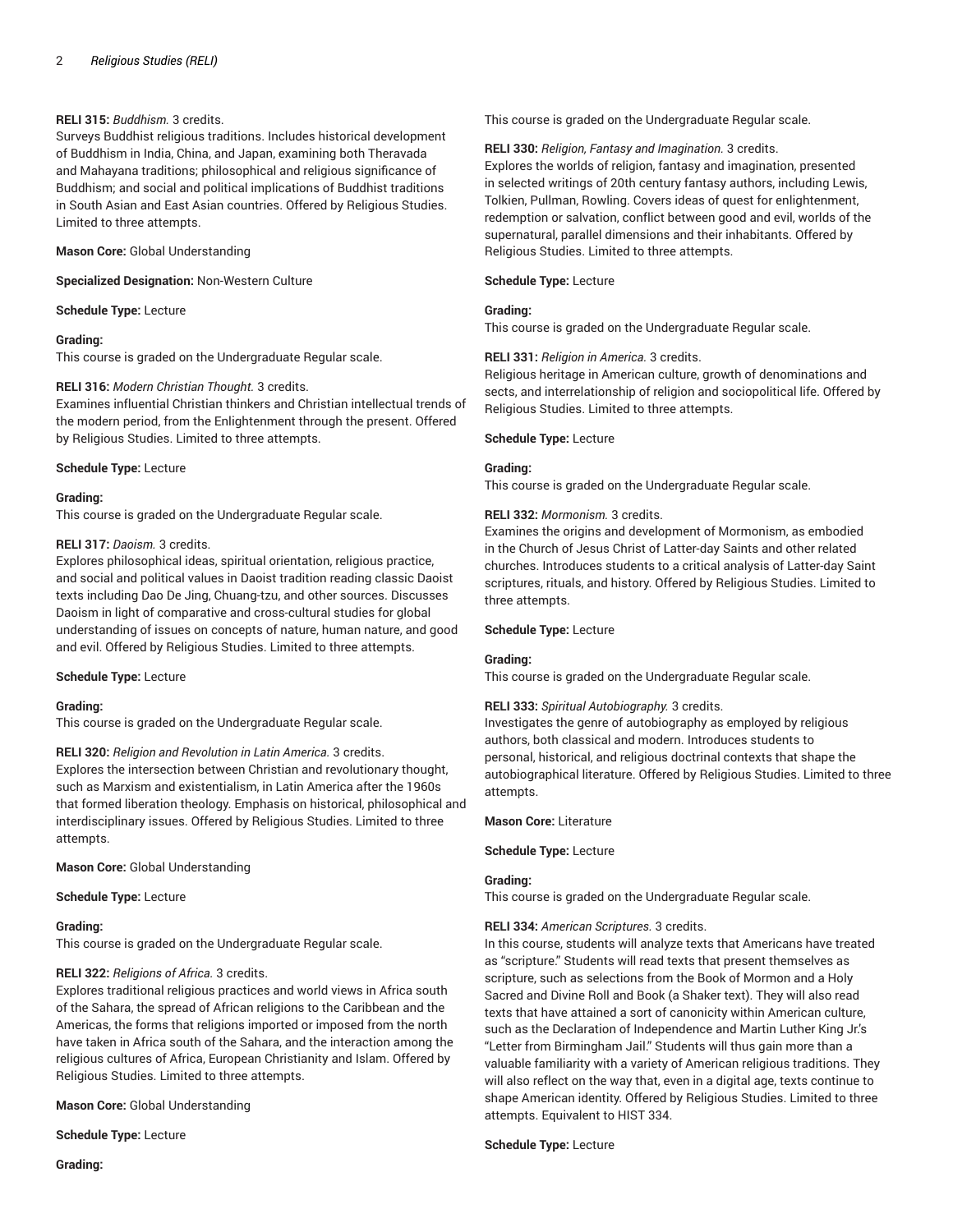# **Grading:**

This course is graded on the Undergraduate Regular scale.

#### **RELI 337:** *Mysticism: East and West.* 3 credits.

Comparative treatment of major expressions of mysticism in East and West through exploration of various ways of understanding mystical experience. Readings and discussion emphasize one or more of the Eastern (Hinduism, Buddhism, Taoism, Zen) and Western (Judaism, Christianity, Islam) traditions. Offered by Religious Studies. Limited to three attempts.

**Specialized Designation:** Non-Western Culture

#### **Schedule Type:** Lecture

# **Grading:**

This course is graded on the Undergraduate Regular scale.

**RELI 341:** *Global Perspectives on Spirituality and Healing.* 3 credits. Cross-cultural investigation of human understandings of relationship between spirituality and health. Beliefs about spiritual causes of sickness and health and spiritual techniques of healing in variety of world cultures placed in context of religious beliefs of those cultures. Offered by Religious Studies. Limited to three attempts.

**Mason Core:** Global Understanding, Encore: Well-Being

**Recommended Prerequisite:** 30 credits or permission of instructor.

**Schedule Type:** Lecture

### **Grading:**

This course is graded on the Undergraduate Regular scale.

#### **RELI 350:** *Religion and History of Ancient Israel.* 3 credits.

Examines religion and history of ancient Israel from origins around 1250 BCE to Babylonian Exile in 587 BCE. Topics include debate on historical value of biblical narratives, extra-biblical texts mentioning Israel, move from polytheism to monotheism, archaeology and artifacts, and development of Israel's unique religious and historical selfunderstanding. Offered by Religious Studies. Limited to three attempts.

**Schedule Type:** Lecture

#### **Grading:**

This course is graded on the Undergraduate Regular scale.

# **RELI 352:** *Judaism from Exile to Talmud.* 3 credits.

Examines Jewish religion, history, and literature from the Babylonian Exile to third century C.E. Special attention to development of Hebrew Bible, Apocalyptic and Apocryphal literature, belief in resurrection and final judgment, Dead Sea Scrolls, Jewish sects, and emergence of Christianity and Rabbinic Judaism. Offered by Religious Studies. Limited to three attempts.

#### **Schedule Type:** Lecture

# **Grading:**

This course is graded on the Undergraduate Regular scale.

# **RELI 353:** *Jewish Political Tradition.* 3 credits.

Explores Jewish thinkers' attitudes towards politics and state. Topics include traditional sources, theological and political crisis of modern times, liberal Jewish thought, Zionist ideology, Israel as a separate state, relationship between religion and politics in modern Israel. Offered by Religious Studies. Limited to three attempts.

**Recommended Prerequisite:** RELI 211, 251 or 252, or permission of instructor.

#### **Schedule Type:** Lecture

#### **Grading:**

This course is graded on the Undergraduate Regular scale.

#### **RELI 355:** *Sufism.* 3 credits.

Examines the tradition of Islamic mysticism, Sufism, through an exploration of the literature produced by Sufis themselves. Provide general introduction to Sufism and its spiritual perspective and investigates various genres of Sufi literature, including hagiography, symbolic scriptural exegesis, spiritual autobiography, didactic allegory and love poetry. Offered by Religious Studies. Limited to three attempts.

#### **Schedule Type:** Lecture

#### **Grading:**

This course is graded on the Undergraduate Regular scale.

#### **RELI 356:** *Jesus and the Gospels.* 3 credits.

Examines Gospel accounts of Jesus in context of first-century Christianity. Applies variety of historical and literary methods to gain understanding of Jesus and history and theology of early church. Offered by Religious Studies. Limited to three attempts.

#### **Schedule Type:** Lecture

#### **Grading:**

This course is graded on the Undergraduate Regular scale.

# **RELI 357:** *Gender and the Body in Judaism.* 3 credits.

Explores distinctively Jewish approaches to questions of gender, sexuality, and the body as described in the legal, religious, ethical, and literary material in the Jewish tradition. Topics include the "body of God," circumcision, laws of purity, rites of passage, the synagogue, feminist theology, and masculine and feminine stereotypes. Offered by Religious Studies. Limited to three attempts.

#### **Schedule Type:** Lecture

# **Grading:**

This course is graded on the Undergraduate Regular scale.

## **RELI 360:** *Religion and Politics.* 3 credits.

Explores the roles of religion in contemporary political life in the United States and abroad. Emphasizes religion in current political debates. Includes history, political theory, sociology, and theology to present a comprehensive understanding of the topic. Offered by Religious Studies. Limited to three attempts.

**Schedule Type:** Lecture

# **Grading:**

This course is graded on the Undergraduate Regular scale.

# **RELI 361:** *Evangelical America.* 3 credits.

Introduces the intellectual and social sources of evangelical Protestant traditions in the United States. Examines varieties of evangelical beliefs and practices. Surveying a range of themes, including science, sexuality, politics, and environmentalism, students examine how evangelicals have defined themselves in opposition to secular society but also have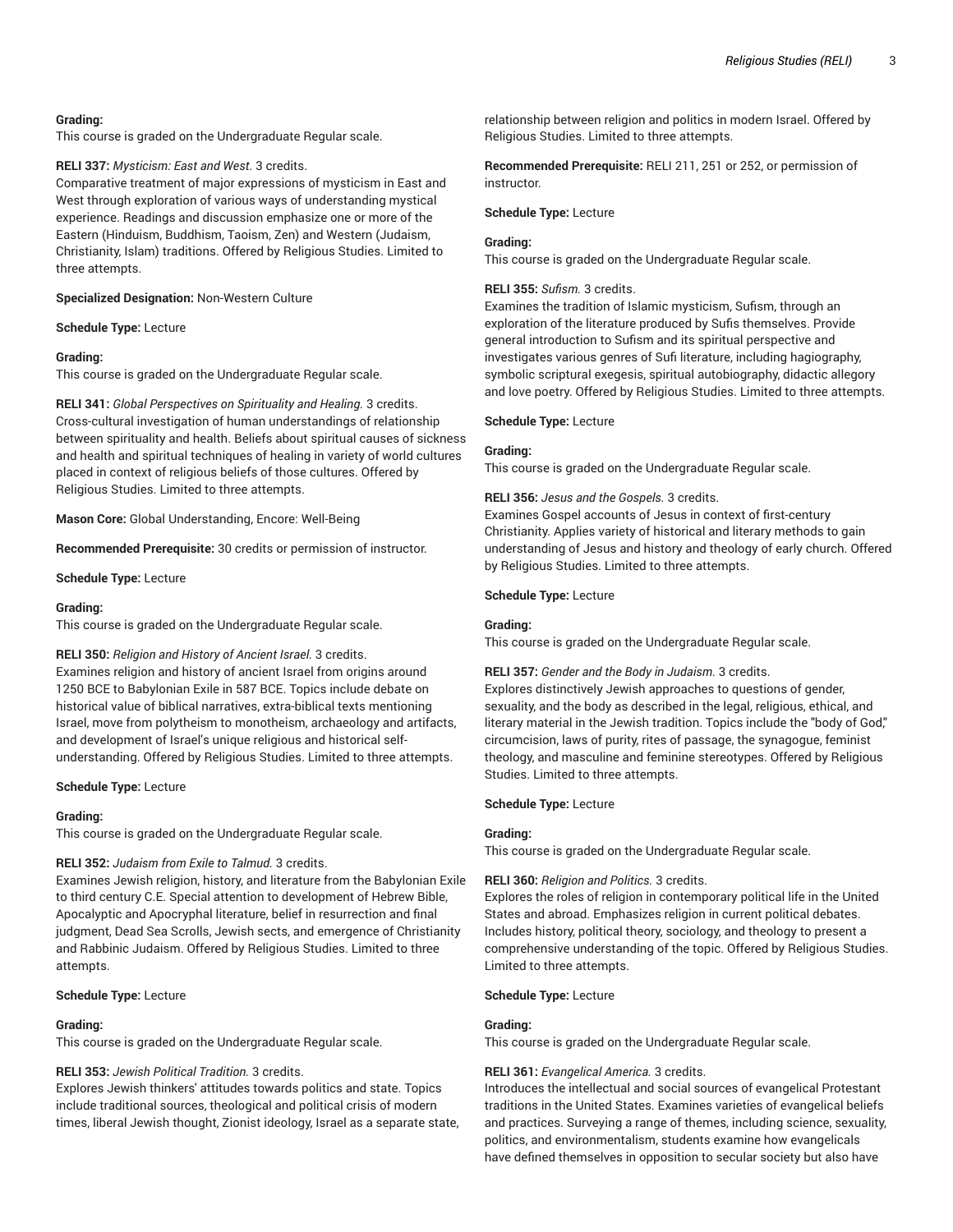engaged the secular in an effort to convert souls, manage personal behavior, and transform American society in their image of Christian community. Offered by Religious Studies. Limited to three attempts.

#### **Schedule Type:** Lecture

#### **Grading:**

This course is graded on the Undergraduate Regular scale.

## **RELI 362:** *Religion and Film.* 3 credits.

Surveys representations of religious beliefs, practices, persons, and institutions in popular film. Focuses on the media consumption of box office movies in the United States. Examines how religion is imaged in film and how that religious imagination relates to social constructions of national, ethnic, racial, gender, and sexual identities. Offered by Religious Studies. Limited to three attempts.

#### **Schedule Type:** Lecture

# **Grading:**

This course is graded on the Undergraduate Regular scale.

#### **RELI 363:** *Catholicism.* 3 credits.

Focuses on the beliefs of the over one billion Roman Catholics in today's world. Probes the history, doctrine, symbols, rituals, practices, and material culture of the world's largest church. Considers Catholicism's dialog with secularism and discusses controversies and challenges facing the church today. Offered by Religious Studies. Limited to three attempts.

**Recommended Prerequisite:** 3 credits in religious studies or philosophy or permission of instructor

**Schedule Type:** Lecture

#### **Grading:**

This course is graded on the Undergraduate Regular scale.

**RELI 364:** *Religion and Law in the United States.* 3 credits. Explores issues relating to law and religion. Focuses on the legal doctrines that have arisen in cases under the Establishment and Free Exercise Clauses of the First Amendment. Topics include religion and public schools, government aid to religious institutions, including school vouchers, government endorsement of religious symbols, freedom of religious expression, and freedom of religious practice. Offered by Religious Studies. Limited to three attempts.

#### **Schedule Type:** Lecture

#### **Grading:**

This course is graded on the Undergraduate Regular scale.

# **RELI 365:** *Muhammad: Life and Legacy.* 3 credits.

Examines life and character of the founder of Islam, as remembered and understood by Muslims, as well as explores influence of his paradigmatic life and teachings on Islamic religious discourse and culture. Addresses Western critical studies of the accounts of Muhammad's life and contemporary controversies regarding Muhammad. Offered by Religious Studies. Limited to three attempts.

**Specialized Designation:** Non-Western Culture

**Schedule Type:** Lecture

**Grading:**

This course is graded on the Undergraduate Regular scale.

#### **RELI 370:** *Judaism.* 3 credits.

Studies Judaism from origins to present. Includes origins of Judaism B.C.E.; Rabbinic Judaism; Jews in the Middle Ages; Hasidic and Mystical Judaism; Enlightenment; persecution and Holocaust; contemporary American Judaism; and Jewish, Christian, and Muslim relations. Offered by Religious Studies. Limited to three attempts.

#### **Schedule Type:** Lecture

## **Grading:**

This course is graded on the Undergraduate Regular scale.

# **RELI 372:** *American Judaism.* 3 credits.

Surveys Jewish religious life focusing on various types of American Judaism such as orthodox, conservative, reform, reconstructionist, as they have developed historically and continue to evolve. Emphasizes issues and challenges facing contemporary Judaism. Offered by Religious Studies. Limited to three attempts.

**Recommended Prerequisite:** 3 credits in RELI or PHIL or permission of instructor.

## **Schedule Type:** Lecture

#### **Grading:**

This course is graded on the Undergraduate Regular scale.

#### **RELI 374:** *Islamic Thought.* 3 credits.

Examines Islamic views on fundamental issues in religious thought, such as nature of God, nature of man, and relationship between God and man as reflected in both divine revelation and human religious vocation. Investigates intellectual approaches to these problems within Islamic tradition, including those of theological, philosophical, and mystical thinkers. Offered by Religious Studies. Limited to three attempts.

**Mason Core:** Global Understanding

**Specialized Designation:** Non-Western Culture

**Recommended Prerequisite:** RELI 211, 3 credits in religious studies, or permission of instructor.

**Schedule Type:** Lecture

# **Grading:**

This course is graded on the Undergraduate Regular scale.

#### **RELI 375:** *Qur'an and Hadith.* 3 credits.

Explores two primary sources of Islamic belief and practice: Qur'an and Hadith. Discusses thematic structure and literary quality, and examines theological and moral issues. Also introduces various methods of interpretation and critical analysis applied to texts in both Islamic and Western scholarship. Lecture and discussion. Offered by Religious Studies. Limited to three attempts.

**Specialized Designation:** Non-Western Culture

**Recommended Prerequisite:** 3 credits in philosophy and religious studies, or permission of instructor.

**Schedule Type:** Lecture

# **Grading:**

This course is graded on the Undergraduate Regular scale.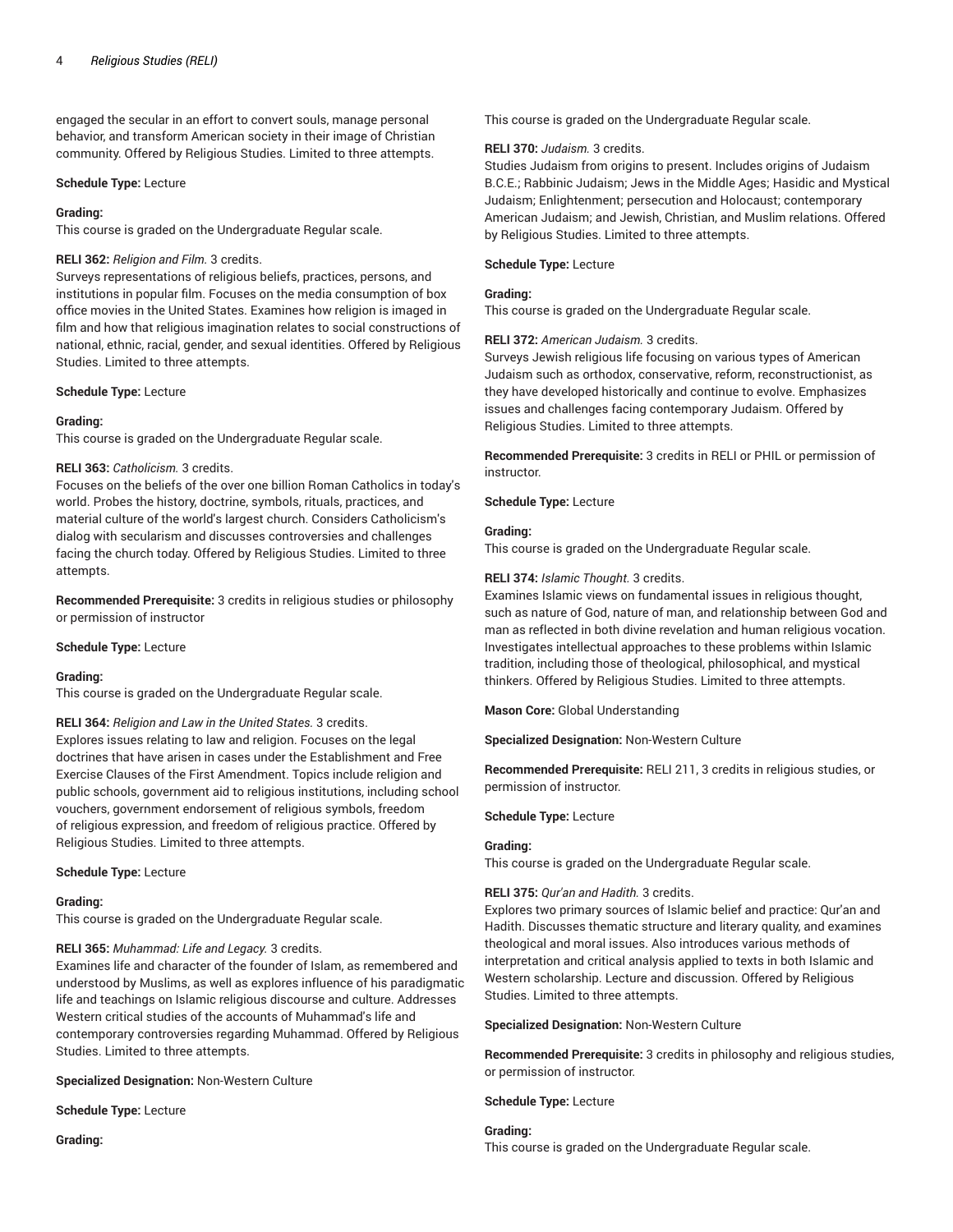# **RELI 376:** *Special Topics in Religious Thought.* 3 credits.

Selected topics from a philosophical perspective. Offered by Religious Studies. May be repeated within the term for a maximum 12 credits.

**Recommended Prerequisite:** 3 hours of Religious Studies or permission of instructor.

#### **Schedule Type:** Lecture

## **Grading:**

This course is graded on the Undergraduate Regular scale.

#### **RELI 379:** *Islamic Law, Society, and Ethics.* 3 credits.

Introduces foundational sources and principles of Islamic Law or shariah. Examines the historical development and application of Islamic law, its role in Muslim societies, and its relationship to Islamic social ideals and ethical discourse. Offered by Religious Studies. Limited to three attempts.

#### **Specialized Designation:** Non-Western Culture

**Schedule Type:** Lecture

### **Grading:**

This course is graded on the Undergraduate Regular scale.

# **RELI 381:** *Beginnings of Christianity.* 3 credits.

Examines early Christian church from time of Jesus to 700 C.E. Covers internal development of Christianity as it formed official doctrines and institutions, and external relations of Christians with followers of other religions in Roman Empire. Special attention to reasons for success of Christianity in Roman world. Offered by Religious Studies. Limited to three attempts.

**Recommended Prerequisite:** 3 credits of religious studies, RELI 252, or permission of instructor.

#### **Schedule Type:** Lecture

# **Grading:**

This course is graded on the Undergraduate Regular scale.

#### **RELI 384:** *Global History of Christianity.* 3 credits.

Explores the history of Christianity around the world in the context of political and social structures as well as religious beliefs and practices. Offered by Religious Studies. Limited to three attempts.

**Mason Core:** Global Understanding

#### **Schedule Type:** Lecture

#### **Grading:**

This course is graded on the Undergraduate Regular scale.

# **RELI 386:** *Islam in the Modern Age.* 3 credits.

Covers the study of the Islamic tradition and its peoples during the last two centuries-the period of Islamic reform in the wake of Western hegemony-and the efforts of the community to readjust itself in light of Westernization and modernization, as well as the broader challenges of the secular, liberal, and technical age. Offered by Religious Studies. Limited to three attempts.

# **Schedule Type:** Lecture

# **Grading:**

This course is graded on the Undergraduate Regular scale.

# **RELI 387:** *Islam, Democracy, and Human Rights.* 3 credits.

Evaluates the political and religious goals of Muslim societies and governments, and whether these goals are conducive to the development of democratic institutions to promote democratic cultures and explicit support for human rights, as well as to these societies' full integration in an international order founded upon secularism and modernism. Offered by Religious Studies. Limited to three attempts.

# **Specialized Designation:** Non-Western Culture

**Schedule Type:** Lecture

#### **Grading:**

This course is graded on the Undergraduate Regular scale.

# **400 Level Courses**

**RELI 403:** *Scripture and Authority in World Religions.* 3 credits. Examines origins, development, and role of Scripture (religious texts) in world religions, concentrating on issues of divine inspiration, authority, authenticity, and canon. Offered by Religious Studies. Limited to three attempts.

**Recommended Prerequisite:** 60 credits including 6 credits of Religious Studies or permission of instructor.

**Schedule Type:** Lecture

## **Grading:**

This course is graded on the Undergraduate Regular scale.

**RELI 405:** *Religion, Values, and Globalization.* 3 credits. Explores diverse value systems, ethical norms, and teaching found in different religious traditions and cultures. Examines assumption that globalization is attempt to universalize Western culture. Offered by Religious Studies. Limited to three attempts.

**Recommended Prerequisite:** 60 credits, including 6 credits in Religious Studies or permission of instructor.

# **Schedule Type:** Lecture

# **Grading:**

This course is graded on the Undergraduate Regular scale.

# **RELI 407:** *Women in the World's Religions.* 3 credits.

Seminar course offering theoretical and comparative study of role of women in six of the major religious traditions of the world?Judaism, Christianity, Islam, Hinduism, Buddhism, and Chinese religions. Offered by Religious Studies. Limited to three attempts.

**Recommended Prerequisite:** 60 credits; 6 credit hours in Philosophy or Religious Studies.

# **Schedule Type:** Lecture

# **Grading:**

This course is graded on the Undergraduate Regular scale.

#### **RELI 420:** *Seminar.* 3 credits.

Senior seminar on a specific topic of relevance to religious studies. Content varies. Notes: May be repeated when topic varies. Students with other majors may be take the course if the topic is sufficiently close to their field of study. Offered by Religious Studies. May be repeated within the term for a maximum 12 credits.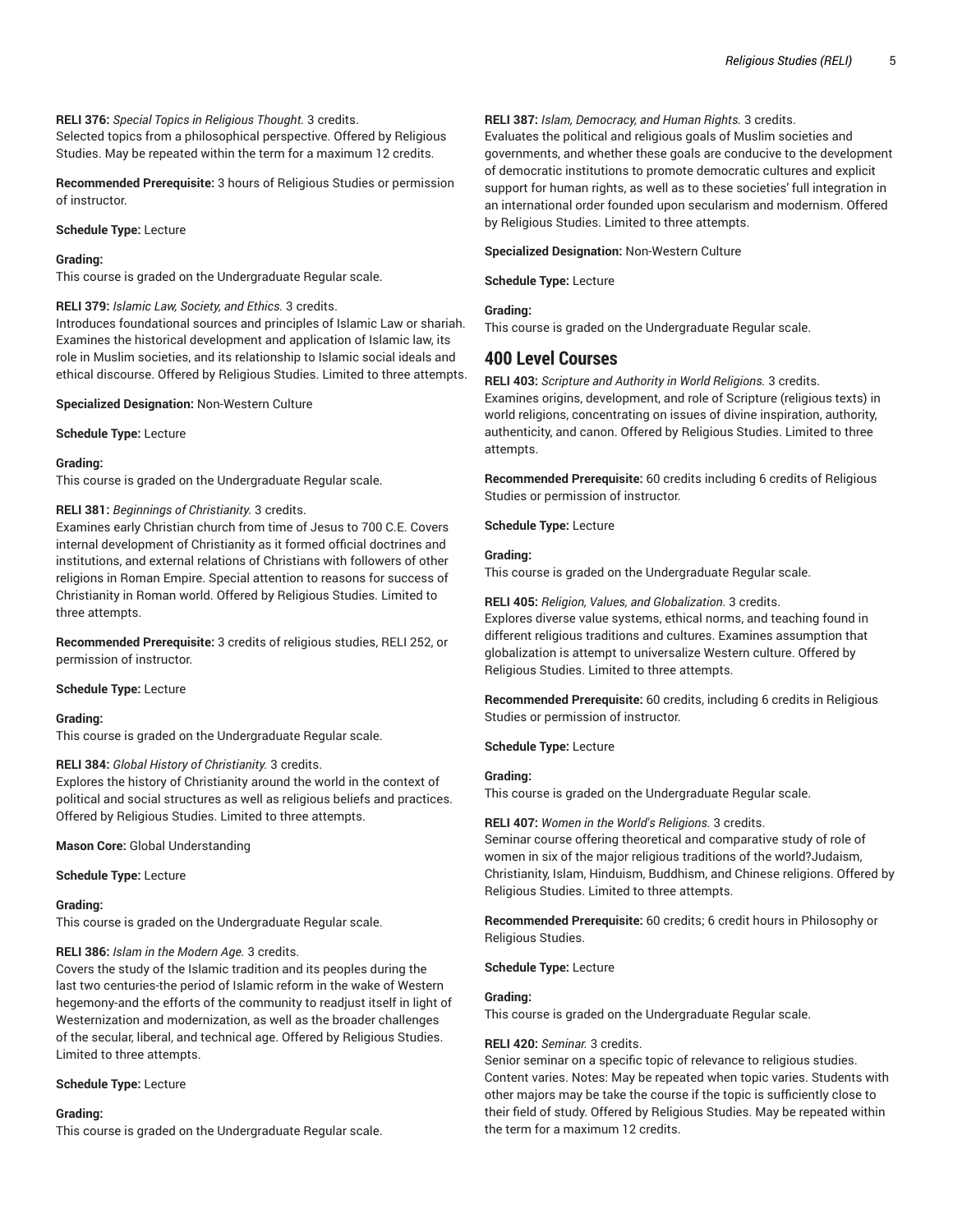**Specialized Designation:** Writing Intensive in Major

**Recommended Prerequisite:** Major in religious studies with 60 credits including 9 credits or permission of instructor.

**Schedule Type:** Lecture

## **Grading:**

This course is graded on the Undergraduate Regular scale.

**RELI 425:** *Directed Readings in Religious Studies.* 1-3 credits. Individual readings and research in religious studies on a topic selected in consultation with instructor. Offered by Religious Studies. May be repeated within the degree for a maximum 6 credits.

**Recommended Prerequisite:** Major in religious studies with 60 credits including 9 credits in religious studies.

**Schedule Type:** Independent Study

# **Grading:**

This course is graded on the Undergraduate Regular scale.

#### **RELI 426:** *Religious Studies Internship.* 3 credits.

Course rubric to be used for acquiring academic credit in Religious Studies for religious studies related internships. Offered by Religious Studies. Limited to three attempts.

**Recommended Prerequisite:** The completion of 60 undergraduate credits and 12 credits toward the Religious Studies major or minor.

**Schedule Type:** Internship

# **Grading:**

This course is graded on the Undergraduate Regular scale.

# **RELI 490:** *Comparative Study of Religions.* 3 credits.

Cross-cultural examination of comparative aspects of religious phenomena. Examines significance of religious phenomena from diverse religious and cultural perspectives, and investigates patterns of religious phenomena that have appeared in world cultures and civilizations. Offered by Religious Studies. Limited to three attempts.

**Mason Core:** Synthesis

**Specialized Designation:** Non-Western Culture

**Recommended Prerequisite:** 9 credits in religious studies including RELI 211 and RELI 212, or permission of instructor.

**Schedule Type:** Lecture

# **Grading:**

This course is graded on the Undergraduate Regular scale.

# **500 Level Courses**

**RELI 591:** *Special Topics in Religious Studies.* 3 credits. Topics in religious studies selected by importance in the field and pertinent to the role of religion in society and culture. Emphasis on historical, interdisciplinary, and cross-cultural issues. Notes: May be repeated when topic is different with permission of department. Offered by Religious Studies. May be repeated within the term for a maximum 12 credits.

# **Registration Restrictions:**

Enrollment limited to students with a class of Advanced to Candidacy, Graduate, Non-Degree or Senior Plus.

Enrollment is limited to Graduate, Non-Degree or Undergraduate level students.

Students in a Non-Degree Undergraduate degree may **not** enroll.

**Schedule Type:** Lecture

# **Grading:**

This course is graded on the Graduate Regular scale.

# **600 Level Courses**

**RELI 600:** *Interdisciplinary Pathways in the Study of Religion.* 3 credits. A co-taught course by Religious Studies faculty that introduces students to the graduate study of religion through a survey of different lines of inquiry in the field and different methodological approaches in the discipline. Offered by Religious Studies. May not be repeated for credit.

# **Registration Restrictions:**

Enrollment limited to students with a class of Advanced to Candidacy, Graduate, Non-Degree or Senior Plus.

Students in a Non-Degree Undergraduate degree may **not** enroll.

**Schedule Type:** Seminar

# **Grading:**

This course is graded on the Graduate Regular scale.

**RELI 630:** *Theories and Methods in the Study of Religion.* 3 credits. Examines study of religion as academic discipline. Evaluates various intellectual approaches and methods used in study of religious phenomena. Offered by Religious Studies. May not be repeated for credit.

# **Registration Restrictions:**

Enrollment limited to students with a class of Advanced to Candidacy, Graduate, Non-Degree or Senior Plus.

Enrollment is limited to Graduate, Non-Degree or Undergraduate level students.

Students in a Non-Degree Undergraduate degree may **not** enroll.

# **Schedule Type:** Seminar

# **Grading:**

This course is graded on the Graduate Regular scale.

# **RELI 632:** *Interreligious Dialogue.* 3 credits.

Examines the philosophical and theoretical foundation for religious pluralism and dialogue and different approaches to interreligious dialogue and understanding among leading interreligious thinkers. Offered by Religious Studies. May not be repeated for credit.

# **Registration Restrictions:**

Enrollment limited to students with a class of Advanced to Candidacy, Graduate, Non-Degree or Senior Plus.

Enrollment is limited to Graduate, Non-Degree or Undergraduate level students.

Students in a Non-Degree Undergraduate degree may **not** enroll.

**Schedule Type:** Seminar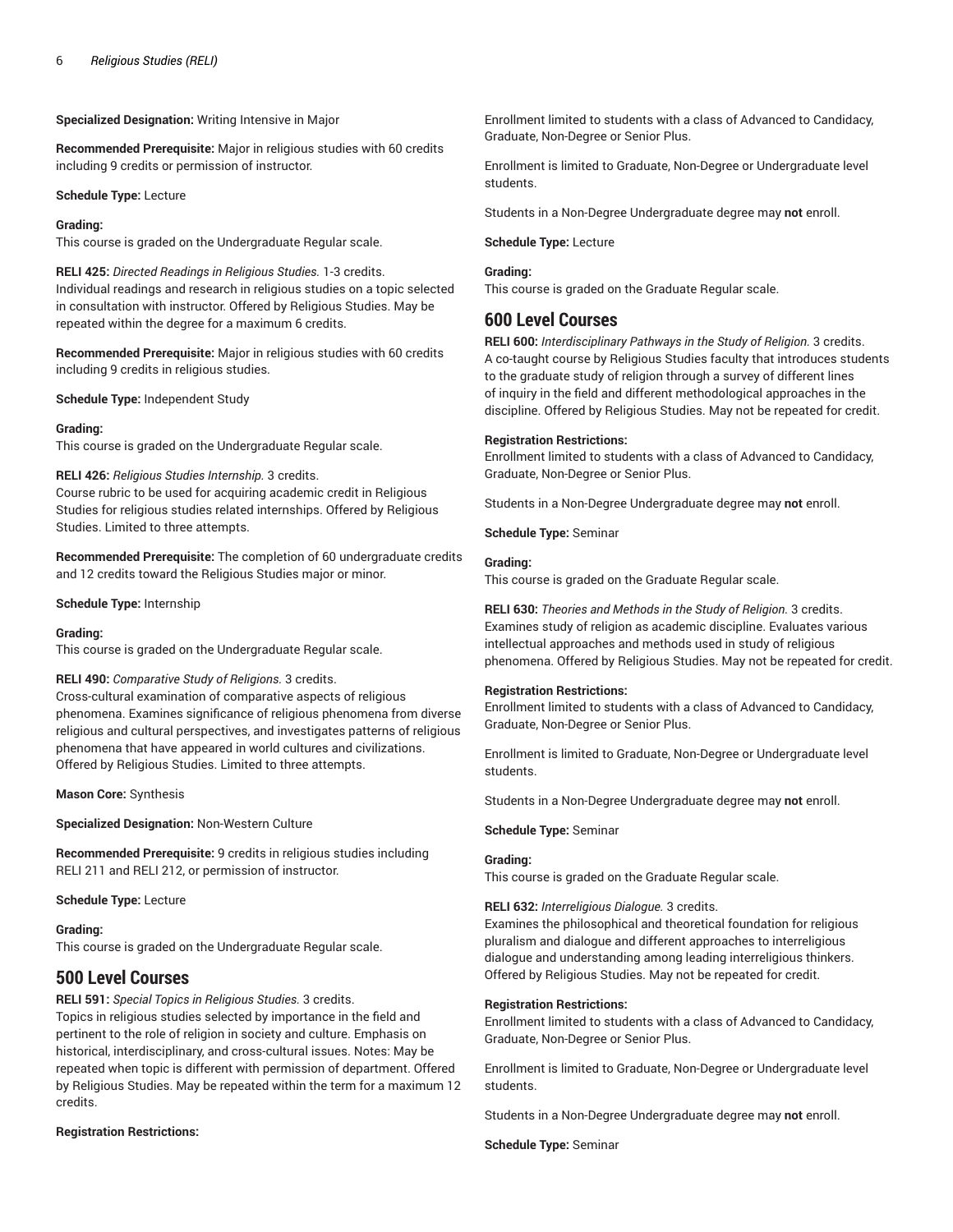#### **Grading:**

This course is graded on the Graduate Regular scale.

#### **RELI 633:** *Issues in Religious Ethics.* 3 credits.

Examines how perceptions of ultimate reality shape ethical values and behaviors of various religious traditions. Addresses problems in interpretation of authoritative foundational teachings in contemporary contexts. Special attention to non-Western religions. Offered by Religious Studies. May be repeated within the degree for a maximum 9 credits.

#### **Registration Restrictions:**

Enrollment limited to students with a class of Advanced to Candidacy, Graduate, Non-Degree or Senior Plus.

Enrollment is limited to Graduate, Non-Degree or Undergraduate level students.

Students in a Non-Degree Undergraduate degree may **not** enroll.

**Schedule Type:** Seminar

#### **Grading:**

This course is graded on the Graduate Regular scale.

#### **RELI 634:** *Topics in American Religion.* 3 credits.

Examines key issues related to religion in North America and the United States. Topics may include evangelicalism/revivalism; religion and the American founding; religious conversion; the intersection of religion and race; new religious movements; religion and immigration. Offered by Religious Studies. May not be repeated for credit.

#### **Registration Restrictions:**

Enrollment limited to students with a class of Advanced to Candidacy, Graduate, Non-Degree or Senior Plus.

Students in a Non-Degree Undergraduate degree may **not** enroll.

**Schedule Type:** Seminar

#### **Grading:**

This course is graded on the Graduate Regular scale.

**RELI 635:** *World Religions in Transition and Transformation.* 3 credits. Explores transitions and transformations in selected world religions as they respond to and influence forces of cultural change, social values, and the crises of history. Fresh or modified constructions of the sacred and their relationship to world and humans will be examined. Offered by Religious Studies. May be repeated within the degree for a maximum 6 credits.

#### **Registration Restrictions:**

Enrollment limited to students with a class of Advanced to Candidacy, Graduate, Non-Degree or Senior Plus.

Enrollment is limited to Graduate, Non-Degree or Undergraduate level students.

Students in a Non-Degree Undergraduate degree may **not** enroll.

**Schedule Type:** Lecture

#### **Grading:**

This course is graded on the Graduate Regular scale.

**RELI 636:** *Religion and the Natural Environment.* 3 credits. Explores contemporary religious thought on the morality and ethics of environmental responsibility. Begins with an exploration of this issue

in Western Christian thought and examines religious approaches to the environment in the traditional and contemporary thought of other major world religions, including Judaism, Islam, Hinduism, Buddhism, and the Chinese traditions. Offered by Religious Studies. May not be repeated for credit.

### **Registration Restrictions:**

Enrollment limited to students with a class of Advanced to Candidacy, Graduate, Non-Degree or Senior Plus.

Enrollment is limited to Graduate, Non-Degree or Undergraduate level students.

Students in a Non-Degree Undergraduate degree may **not** enroll.

**Schedule Type:** Seminar

#### **Grading:**

This course is graded on the Graduate Regular scale.

**RELI 637:** *Religion and Secularity in State and Society.* 3 credits. Examines the relationship between religion, state, society, and law in modern contexts, and across the global and religious spectrum, through the lens of different theoretical approaches to this issue. Offered by Religious Studies. May not be repeated for credit.

#### **Registration Restrictions:**

Enrollment limited to students with a class of Advanced to Candidacy, Graduate, Non-Degree or Senior Plus.

Students in a Non-Degree Undergraduate degree may **not** enroll.

#### **Schedule Type:** Seminar

#### **Grading:**

This course is graded on the Graduate Regular scale.

#### **RELI 640:** *Religion and Law.* 3 credits.

Focuses on United States Supreme Court decisions on religion clauses over the last 50 years. Provides a close reading of court's opinions and considers material from religious legal traditions. Covers contemporary political debates on issues like prayer in public schools, displays of religious symbols, ceremonial references to God, and public aid to religious schools. Offered by Religious Studies. May not be repeated for credit.

#### **Registration Restrictions:**

Enrollment limited to students with a class of Advanced to Candidacy, Graduate, Non-Degree or Senior Plus.

Enrollment is limited to Graduate, Non-Degree or Undergraduate level students.

Students in a Non-Degree Undergraduate degree may **not** enroll.

**Schedule Type:** Lecture

#### **Grading:**

This course is graded on the Graduate Regular scale.

#### **RELI 642:** *Sacred Language, Scripture, and Culture.* 3 credits.

Explores how sacred languages and scriptures develop in major global religious traditions: study of grammar, syntax, and morphology of sacred languages; issues of inspiration, authority and canon. Also examines cultural dimensions of sacred language. Notes: May be repeated once